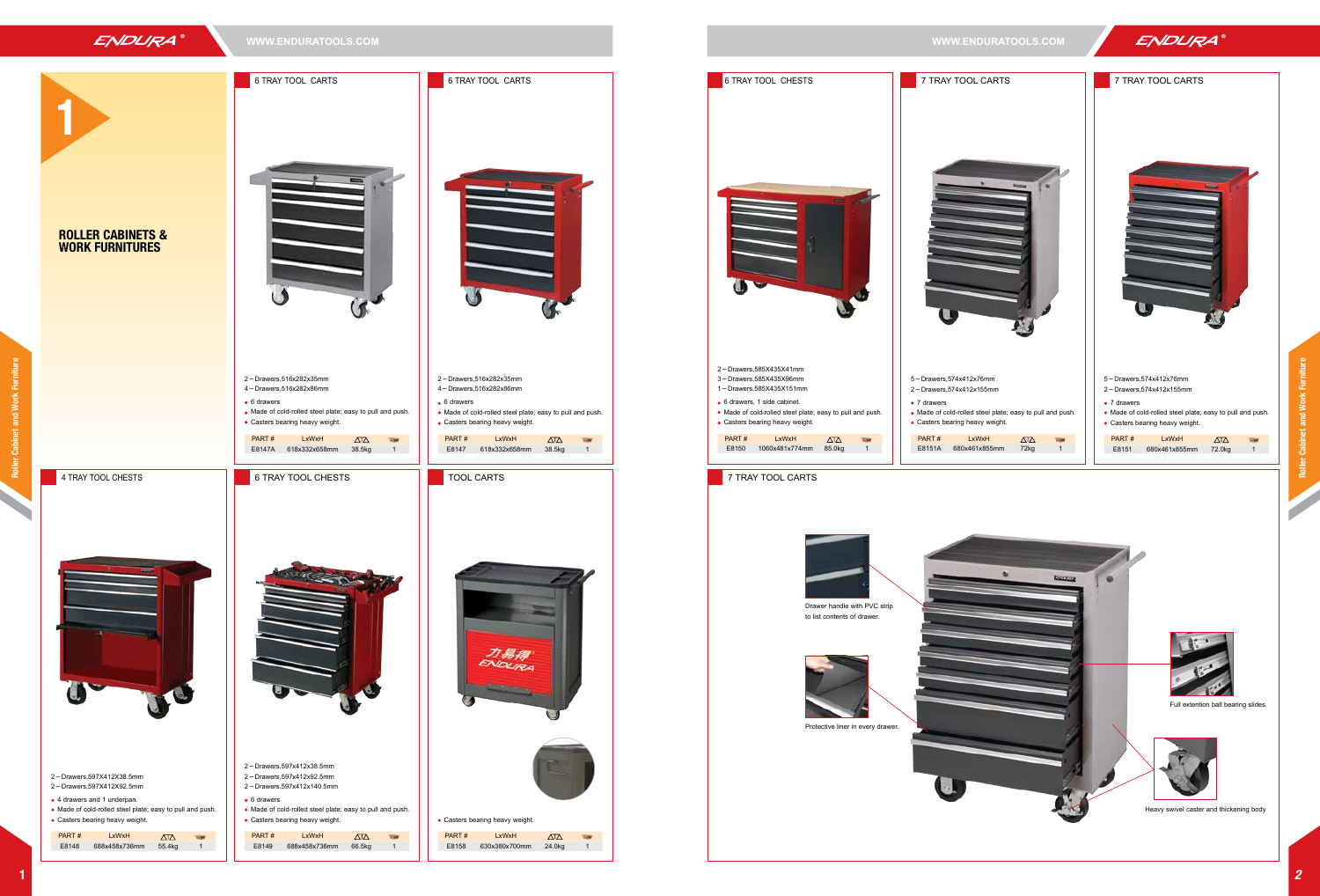刀易祿 ENDURA



1-Drawers,953x435x49mm 3-Drawers,573x435x49mm 2-Drawers,573x435x129mm

1-Drawers,953x435x49mm 3-Drawers,573x435x49mm









Special Product

ENDURA provides OEM tool boxes and tool trolleys to meet customized requirements.



|    | $\sqrt{2}$ |  |
|----|------------|--|
| ım | 31.8kg     |  |
|    |            |  |